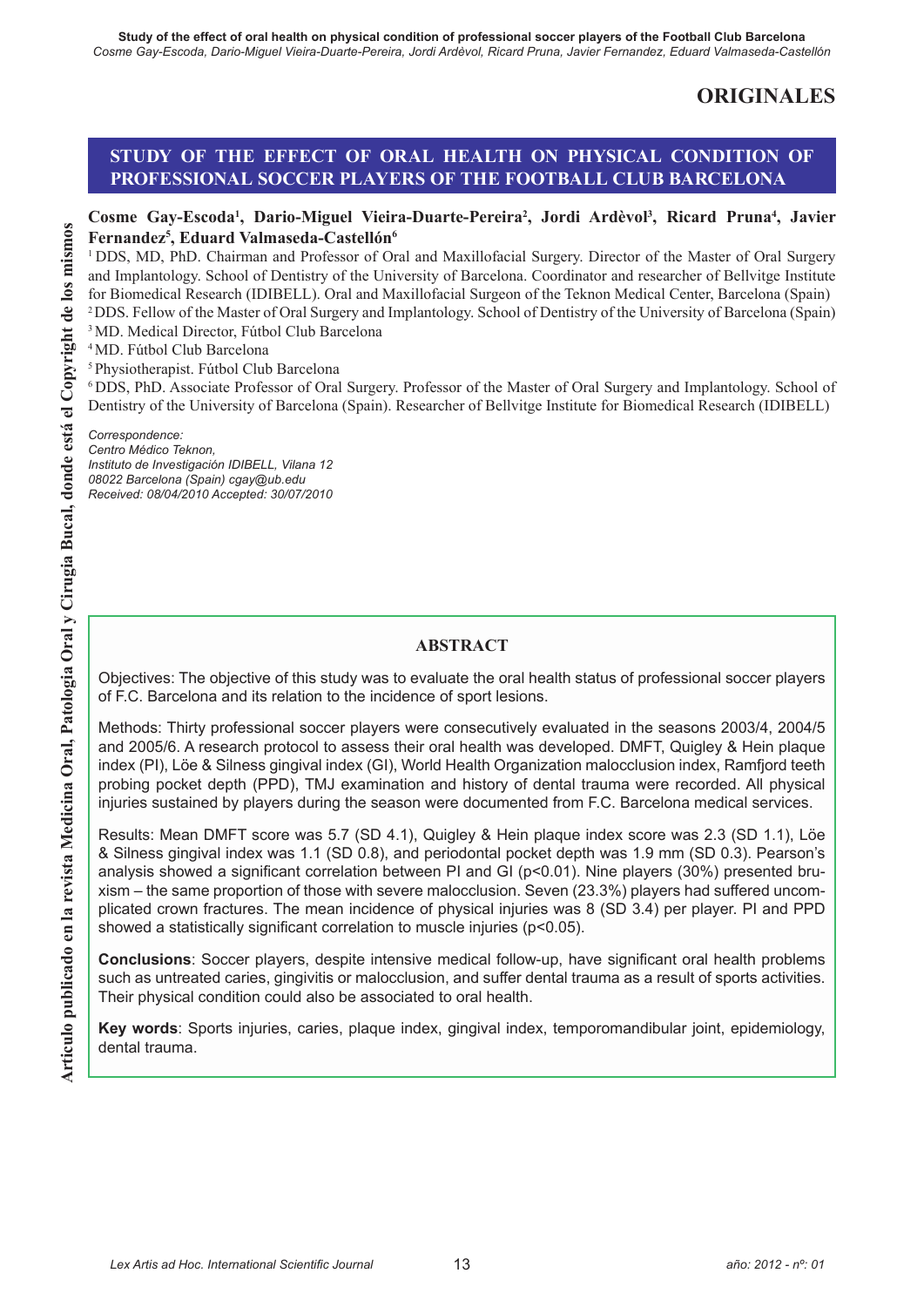## **INTRODUCTION**

Soccer is one of the most popular team sports in the world, with approximately 200.000 professional and 240 million amateur players<sup>(1)</sup>. Soccer in Spain generates over 8000 million €, around 1.7% of the gross national product of the country, according to a study carried out by the Spanish Professional Soccer League (Liga de Fútbol Profesional, LFP).

The high performance standards required of a soccer player can only be attained by a totally healthy individual. The time, effort and money invested in achieving this maximum level of fitness should not be put at risk by preventable general and oral health problems occurring prior to, or during competition<sup>(2)</sup>.

Dentistry applied to sports focuses on the study, revision, prevention and treatment of orofacial traumatology, on athlete dental health maintenance, and on the diffusion of information and new knowledge within the sports medicine community.

A frequent concern in epidemiological studies on sport injuries is the different methodologies used, which makes interpretation and assessment difficult. Studies on the incidence of soccer injuries varies according to the definition of injury $(3,4)$ . Factors that affect this incidence are the level of competition, the number of matches and the training system. Muscle injuries, torn cartilage, fractured bones, tendonitis, soft tissue lacerations, contusions, and broken teeth are just some of the injuries associated with sports activities<sup>(5,6)</sup>.

The frequency of soccer injuries is estimated to be approximately 1.5 to 7.6 per 1000 training hours and 12 to 35 per 1000 playing hours. The majority of injuries occur in the lower extremities, mainly in the knees and ankles $(3,6,7)$ . Incidence data reflect to some extent the need for physicians, dentists, and others to take preventive therapeutical decisions and focus on the health of sportsmen.

Improvement in sports injury prevention depends of epidemiological research. Accordingly, the aim of this study was to assess oral health among professional soccer players, and to explore possible correlations between oral status and the occurrence of sport injuries.

#### **MATERIAL AND METHODS**

A cross-sectional and descriptive epidemiological study was carried out during the 2003/4, 2004/5 and 2005/6 seasons on a sample of 30 professional soccer players of the F.C. Barcelona. Thirty professional players belonging to the F.C. Barcelona soccer team were explored and included in the study. A standardized screening protocol was developed for assessing the oral health status of soccer players. Information on the aim of the study was supplied to the F.C. Barcelona Medical Department and to the soccer team directors, who later informed and motivated the players to participate in the study. All

clinical examinations and interviews were carried out at the F.C. Barcelona Miniestadi medical infirmary, and were recorded by the same dentist in order to minimize inter-examiner variability. Oral examinations were conducted with artificial light using diagnostic dental equipment.

The decayed, missing and filled index (DMFT) was used to assess caries prevalence. The number of decayed (D), missing (M) and filled  $(F)$  teeth were recorded. To evaluate oral hygiene, a plaque index (PI) according to Quigley & Hein was used $(8)$ . To assess periodontal status, the Löe & Silness gingival index (GI)<sup>(9)</sup>, and Ramfjord teeth probing pocket depth (PPD) in millimeters (mm) were recorded with a HuFriedy graduated periodontal probe (PCP11, Hu-Friedy, Chicago, USA).

The Angle molar class, the OMS malocclusion index, parafunctional habits, degree of mouth opening, palpation of masticatory muscles and presence of TMJ sounds detected with digital palpation were recorded. Sound detection was done manually because with the stethoscope it is considered unreliable<sup>(10)</sup>. The players also answered a dental traumatology questionnaire. The causes and types of all injuries sustained by players during the one-year follow-up period corresponding to the seasons were documented by the team physician and collected from the F.C. Barcelona medical services. We defined injury as any physical complaint that resulted in absence from a subsequent match or training session. An injury was defined as any physical complaint caused by soccer that resulted in absence from a subsequent match or training session $(1,3)$ . Physical injury types were classified according to their location and mechanism as intrinsic lesions – muscle injury, tendonitis (Achilles tendon or knee tendon), ligament injury, joint injury, bone injury – and extrinsic lesions (lacerations and contusions caused by extrinsic factors, particularly contact between players).

The data obtained were registered introduced in a database and analyzed with version 14.0 of the Statistical Package for the Social Sciences (SPSS; SPSS Inc. Chicago. USA). Descriptive and frequency distribution measures were used for the quantitative and qualitative variables, respectively. Kolmogorov-Smirnov analysis was used to test normality of distribution. Chi-square and Fisher testing was used to compare qualitative variables. Correlations between quantitative variables were measured with the Pearson's correlation coefficient. In all cases,  $p < 0.05$  was used for the level of significance.

## **RESULTS**

Mean player age was 21 (SD 1.6) years. They were all active sportsmen for an average of 12.9 years (SD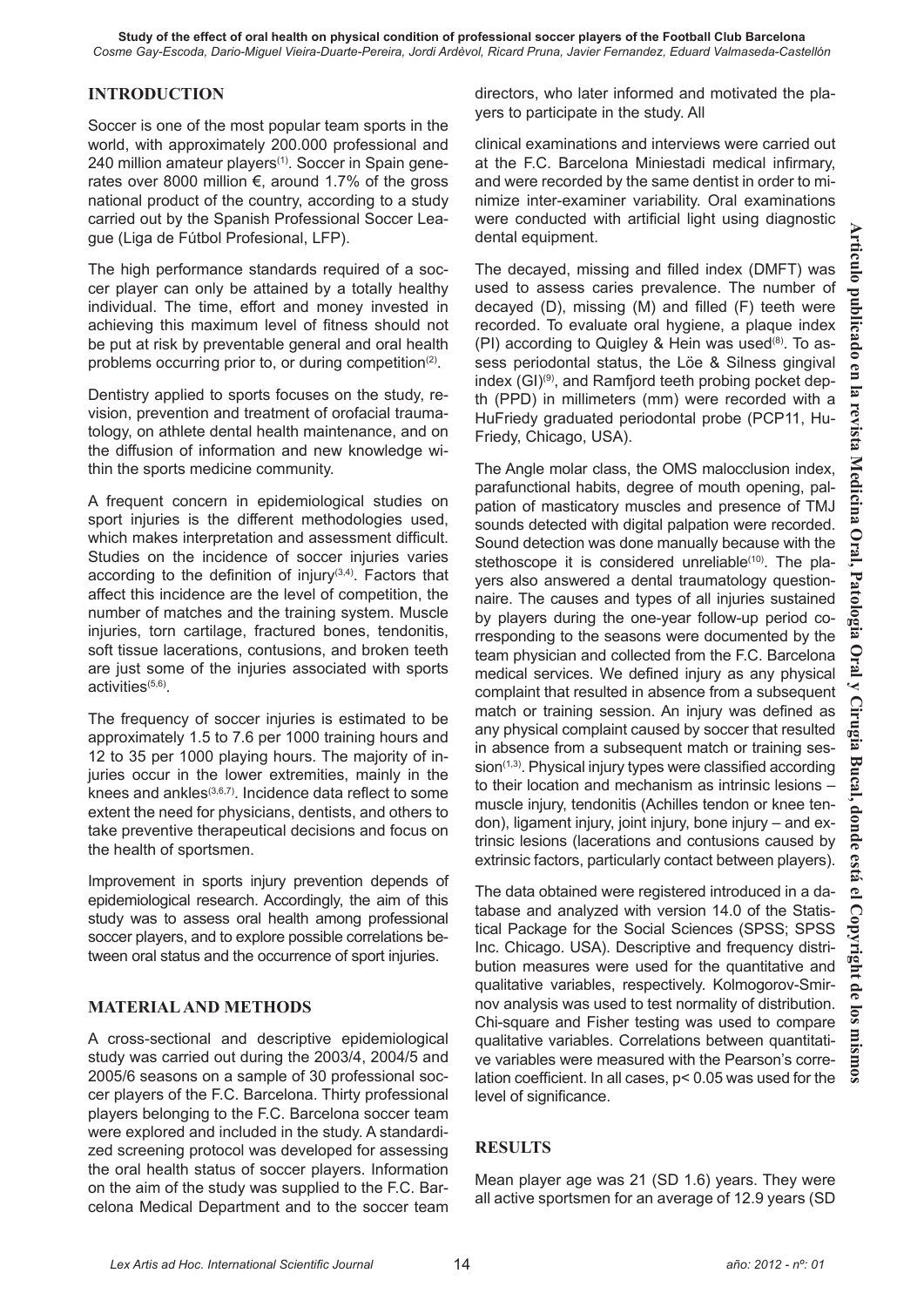2.4 years), and trained 4-5 times a week (for a total of 8-12 hours a week). Fifteen players (50%) were regularly seen by dentists and had undergone a check-up during the last year, though 6 (20%) had not visited a dentist for over 5 years. Eighteen (60%) brushed their teeth two or more times a day. However, only 4  $(13.4\%)$  used dental floss or mouthrinses. The most frequent symptom reported by players was gum bleeding in 18 players (60%). Mean DMFT was 5.7 (SD 4.1). Regarding the DMF components, mean active caries was 2.2 (SD 3), the filled component was 2.9 (SD 3.1), and the missing component was 0.6 (SD 1.0). The mean PI score was 2.3 (SD 1.1), with a mean GI score of 1.1 (SD 0.8), and a mean PPD score of 1.9 (SD 0.3). Pearson's analysis showed a significant (p=0.006) positive correlation ( $r=0.487$ ) between PI and GI. There was no correlation between PPD and PI or GI.

The TMJ screening survey showed a mean unassisted vertical opening of 51.1 mm (SD 4.9), and a mean assisted opening of 54.6 mm (SD 4.6). Mean lateral excursion was 11.3 mm (SD 1.7). Two players (6.7%) had uncorrected deviation during vertical jaw opening. Clicking was detected in 5 players (16.7%). Palpation of the TMJ caused pain in 2 players (6.7%). No tenderness of the masticator muscles was reported at palpation. Nine players (30%) showed bruxism. Eighteen players (60%) had class I (Angle) occlusion, while 6 (20%) had class III occlusion, and the same percentage Class II occlusion. According to the WHO classification, severe malocclusion was present in 9 players (30%). Eleven had no malocclusion. There was no correlation between severity of malocclusion and evidence of traumatic dental injuries  $(X2=1.999; DF=2$ ;  $p=0.368$ ).

Five players (16.7%) had experienced tooth pain during training or competition. Of these, 3 received no treatment, one had been prescribed medication, and only 2 were treated by the dentist. Twelve players (40%) had suffered trauma directly to the TMJ. Seven (23.3%) had suffered uncomplicated crown fractures of the maxillary central incisor, which was the most frequent traumatic injury. Treatment consisted of operative dentistry in 5 cases, while 2 players received no treatment. Nine (30%) had suffered oral soft tissue laceration. The causes of soccer dental injuries were collision/contact between players in 8 cases (61.5%), a blow from the ball in 3 (23.1%), and falls in 2 cases (15.4%). Players who had worn orthodontic appliances suffered more mouth laceration (Fisher test,  $p=0.021$ ). Although none of the players wore a mouth guard, 7 (23.3%) considered such a measure to be important for preventing oral injuries in soccer.

The mean season injuries incidence per player was 8 (SD 3.4). Five (SD 2.1) were sustained in training and 2.4 (SD 1.7) during official competition matches. The mean number of intrinsic lesions was 5.5 (SD 2.6); of these, 3.2 (SD 2) were muscle injuries, 0.3 (SD 0.5) tendon injuries, 0.8 (SD 0.9) ligament injuries, 0.9 (SD 1.1) joint injuries, and 0.2 (SD 0.5) were bone injuries. The

mean number of traumatic injuries due to extrinsic factors was 2.6 (SD 1.8).

PI showed a statistically significant correlation  $(p=0.022, r=0.418)$  to intrinsic injuries. Both PI and Ramfjord teeth PPD showed statistically significant correlations (p=0.022 and p=0.032) ( $r=0.416$  and  $r=0.392$ , respectively) to muscle injuries. In the case of the DMF index and the other variables, no statistically significant correlations to physical injuries were observed.

#### **DISCUSSION**

Many factors, including the level of competition, level of exposure, and definition of injury, have resulted in wide variations in the incidence of soccer injuries and have made comparative analysis problematic. According to our results, intrinsic injuries were more frequent than those caused by contact.

It is possible to compare the DMF index of professional football players, which are athletes with very strict health care, with dental students and medical students from the University of Barcelona, all living in the same geographical area, with a similar age and with awareness of importance of health care. The DMF index in players was 5.9, while in dental students it is 5.0 and in medical students only 3.4. Regarding the DMF components, mean active caries was considerably greater among soccer players (2.2 vs. 1.2 and 0.9 in medical and dental students, respectively). On the other hand, the filled component was clearly higher among dental students (4.1 vs. 3.1 in soccer players, and 2.0 in medical students)(11). Soccer players had more active caries then medical and dental students. This can be explained because dental students are more sensitive to the treatment of caries. In addition, a published report concluded that soccer players on an elite level may have a somewhat higher risk of developing caries than nonpla $vers^{(12)}$ .

The association between plaque and gingivitis had already been demonstrated by Löe et al.<sup>(13)</sup> The significant (p=0.006) positive correlation ( $r=0.509$ ) between the Löe & Silness gingival index and the Quigley & Hein plaque index confirms this observation. Furthermore, epidemiological studies have demonstrated a correlation between plaque, gingivitis and periodontal tissue destruction. Soccer players showed no periodontitis, probably because of their youth.

The mean unassisted and assisted vertical opening values, as well as clicks, and the prevalence of Angle molar class I and II was similar to the mean in community controls in Spain<sup>(10)</sup>. However, class III

 $\mathbf{S}$